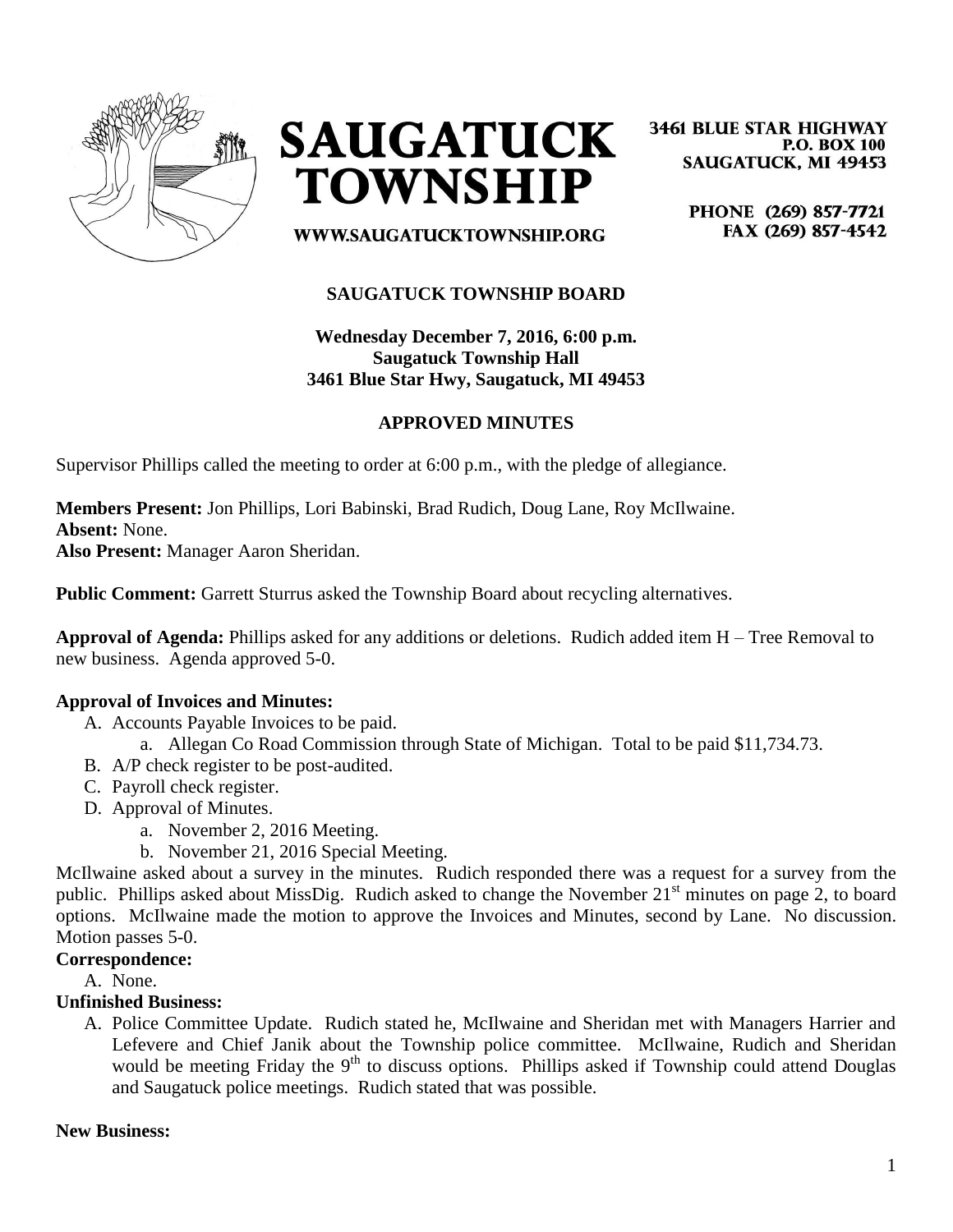- A. General Fund Balance Policy. Sheridan stated that the Township has been in a better financial position over the past few years. Sheridan stated that it would be a good idea to strategically invest Township money in the future on Capital projects and Parks projects. Sheridan stated that after each years Audit the township can decide where to place funds in the General Fund that accumulate over 100% of the year end Fund balance. The Township could use those funds to seek grant opportunities available to small governments. The Township would set up separate restricted Funds for Parks and for Capital projects. Rudich stated that he, Babinski and Sheridan had talked to the Township Auditor's and the Auditor thought it was a good idea to open these funds. McIlwaine made the motion to Adopt the policy, Rudich seconded. No discussion. Roll call vote: Rudich, Phillips, Babinski, Lane, McIlwaine all vote yes. Motion passes 5-0.
- B. Capital Projects Fund. Sheridan stated that this Resolution would establish the 403 Capital Fund. Lane made the motion to Adopt Capital Project Fund 403, Phillips seconded. Roll call vote: McIlwaine, Lane, Babinski, Phillips, Rudich, all vote yes. No discussion. Motion passes 5-0.
- C. Parks Projects Fund. McIlwaine made the motion to Adopt Parks Project Fund 408, Babinski seconded. Roll call vote: Lane, McIlwaine, Rudich, Phillips, Babinski all vote yes. No discussion. Motion passes 5-0. Parks Chairman Jim Searing along with Dana Burd gave a power point presentation about possible parks projects and how to better use parks resources. Board asked Burd and Searing to present a formal projects request with funding.
- D. Road Plan Update. Phillips asked Sheridan about road ratings. Sheridan explained to the Board the systems used for ratings. Rudich made the motion to adopt the 2017 updated road plan, McIlwaine supported. No Discussion. Motion passes 5-0. McIlwaine started the discussion about trees near the roads on Lakeshore Drive. No further action taken.
- E. Kalamazoo Lake Harbor Water Trail. Sheridan stated that City of Douglas asked for a letter of support for their Grant. Grant would include kayak signage at several boat ramps. Phillips made the motion to draft letter of support, second by Lane. Roll call vote: Babinski, Lane, McIlwaine, Rudich, Phillips all vote yes. Motion passes 5-0.
- F. Michigan Township Association. Discussion on joining MTA and possible training for new officials. Discussion on costs for books or training day. McIlwaine made the motion to approve MTA training with officials books, Rudich supported. No discussion. Motion passes 5-0.
- G. Township Board Member Appointments. Rudich stated that the new Board needed to appoint it's members to Township and Community Boards. Rudich stated that he had received a resignation letter from Jon Helmrich for the Harbor Authority. Rudich stated that he wished to continue on the Planning Commission. McIlwaine wished to continue serving on the Fire Board. Babinski wished to continue serving on the Interurban Board. Discussion on Harbor Authority and Roads with Phillips and Lane. Rudich stated that the Supervisor should make the appointments. Phillips made the motion to appoint Rudich to the Planning Commission, McIlwaine to the Fire Board, Babinski to the Interurban, Lane to Roads and Phillips, to Harbor Authority Liason, second by Rudich. No Discussion. Motion passes 5-0.
- H. Tree Removal. Sheridan stated that KLSWA was updating their systems with towers that would receive signals from the booster stations. KLSWA would be coming before the Planning Commission with proposed plans. Trees around the pump houses needed to be cleared. Rudich made the motion to take lowest bid to remove trees, second by Lane. No discussion. Motion passes 5-0.

## **Committee Reports:**

- A. Planning Commission. Rudich reported that the Planning Commission discussed changed to the Oil and Gas Ordinances. A public hearing will be held and the Ordinances will be brought to the Township Board.
- B. Road Committee. No Report.
- C. Interurban. Babinski reported that the Interurban had over 1000 riders on Halloween. 304 surveys were returned.